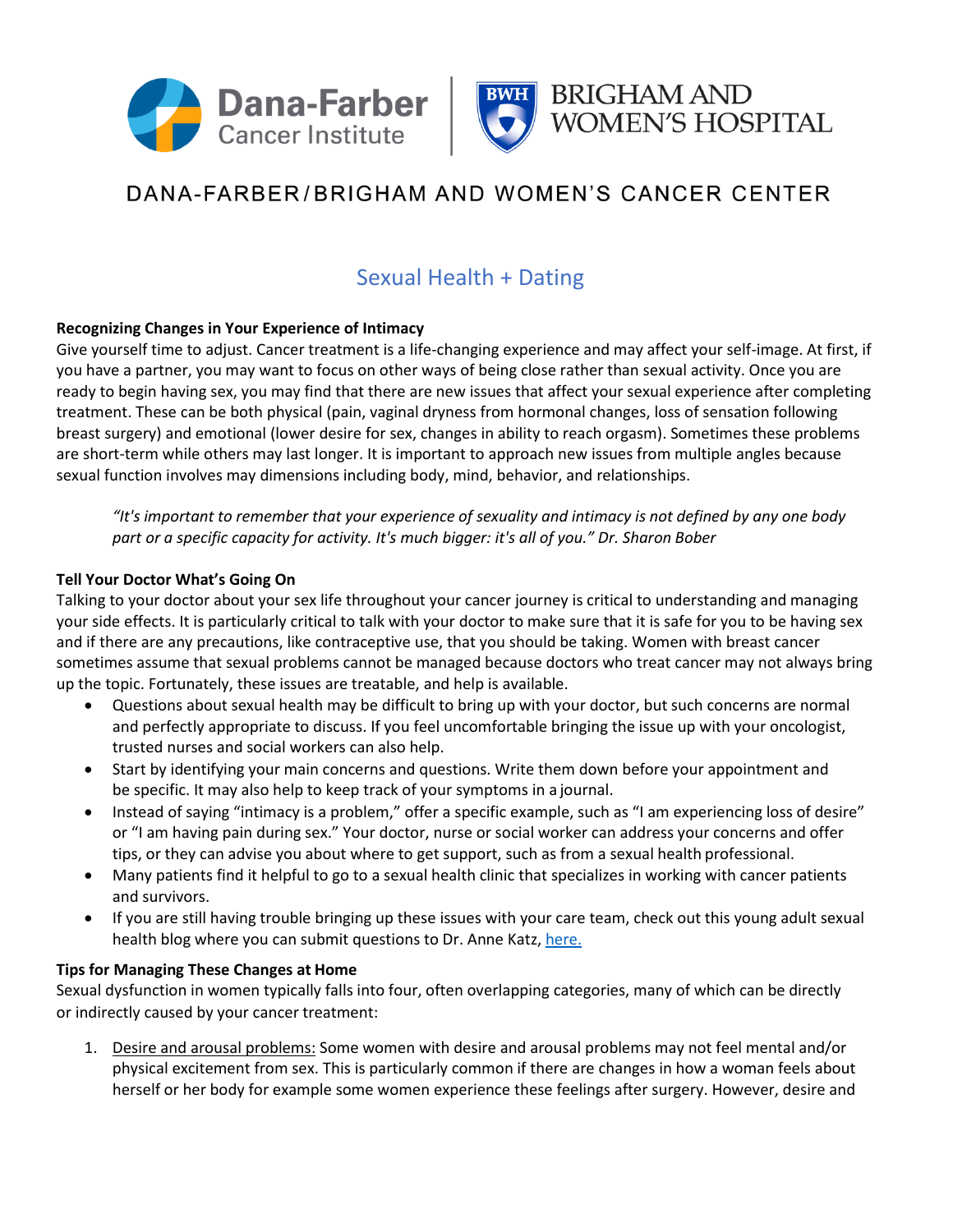



# DANA-FARBER/BRIGHAM AND WOMEN'S CANCER CENTER

arousal problems can also be a physical response to medications you may be taking. You can enhance your desire and arousal by making time for sex and talking with your partner about issues you have been having in your sexual relationship. Increasing time spent on foreplay and sensual touch can also help with arousal.

- 2. Orgasm problems: For many women, sharing love and closeness without having an orgasm is satisfying. Other women may feel that not having an orgasm is an issue. Problems with orgasming can mean you take longer to have an orgasm, or your orgasm have become less frequent or intense. Try increasing sexual stimulation, using sex toys, or using mental imagery/fantasy to help you reach climax.
- 3. Sexual pain: Pain during sex can arise from vaginal dryness or other menopausal symptoms, which can happen with or without penetration. Try using vaginal moisturizers and/or lubricant during sex. Start with sensual activities like massage or cuddling. When you are ready, try sexual activities that do not cause pain like masturbation or oral sex, or experiment with new positions that cause less pain.
- 4. Sexual problems caused by medication: Hormone therapy and many mental health medications can cause an of the problems listed above. Different options may be available to you, so talk with your doctor about how side effects of these medications are affecting your sex life.

Livestrong.org has a comprehensive chart addressing treatments for various emotional and physical sexual side effects [here.](https://www.livestrong.org/we-can-help/finishing-treatment/female-sexual-health-after-cancer) The American Cancer Society also offers general resources on how to address sexual issues during cancer treatment [here.](http://www.cancer.org/treatment/treatments-and-side-effects/physical-side-effects/fertility-and-sexual-side-effects/sexuality-for-women-with-cancer/problems.html)

### **Talk With Your Partner**

Sexual partners of women with breast cancer often have questions or concerns about sexual activity during or after cancer treatment. Some couples may find it hard to have an open and honest conversation about these changes.

- Approach the process of becoming intimate at a pace that's comfortable for both of you.
- Choose a moment when you're alone and relaxed to dedicate some time to discuss recent changes in intimacy.
- Often partners aren't sure about how to start the conversation, which can cause this topic to become the elephant in the room. Give yourselves permission to talk honestly and openly about your feelings, both good and bad, without judging them.

### **Dating During Cancer Treatment**

How do you start dating when living with cancer? Here are some ideas that have helped others:

- Start by working on other areas of your social life besides dating and sex. Make an effort to see friends and family. Try a new activity. Join a club. Take a class. These activities can increase your comfort level in being around people.
- Make a list of your good points. Focus on what you bring to a relationship.
- Try not to let cancer be an excuse for not dating or trying to meet people.
- Do not tell a new date about your cancer right away. Wait until you feel a sense of trust and friendship, but do not wait until you are about to have sex.
- Practice what you will say to someone if you are worried about how you will handle it. Think about how they might react and be ready with a response.